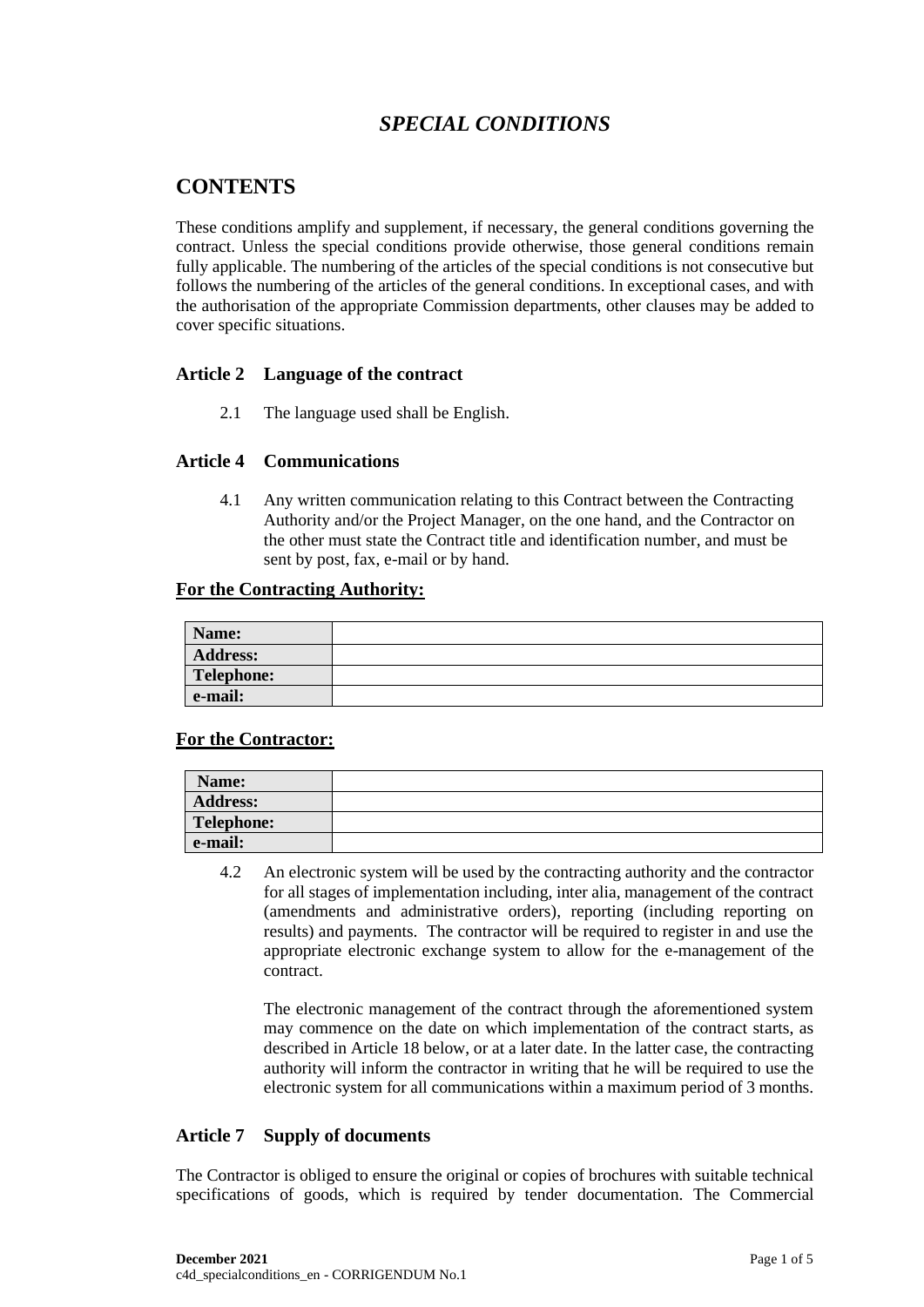guarantee certificate, issued according to the relevant Serbian law covering the warranty period described in Article 32 - has to be submitted by the time of delivery as the latest.

# **Article 8 Assistance with local regulations**

The Contractor shall, in performing the Contract, comply with all applicable national laws.

## **Article 9 General obligations**

9.9 The Contractor shall take the necessary measures to ensure the visibility of the European Union financing or co-financing. These measures must comply with the rules in the Communication and Visibility Manual for EU External Actions published by the European Commission: [https://ec.europa.eu/europeaid/funding/communication-and-visibility-manual-eu](https://ec.europa.eu/europeaid/funding/communication-and-visibility-manual-eu-external-actions_en)external-actions en .

# **Article 10 Origin**

10.1 All goods purchased must originate in an eligible source country as defined in LIFE 2020, Sector: Nature and Biodiversity. For these purposes, 'origin' means the place where the goods are mined, grown, produced or manufactured. The origin of the goods must be determined according to the EU Customs Code or to the relevant international agreement applicable.

# **Article 11 Performance guarantee**

11.1 The amount of the performance guarantee shall be 10% of the total contract price, including any amounts stipulated in addenda to the contract.

# **Article 12 Liabilities and insurance**

- 12.1a) There is no derogation from Article 12a) of the General Conditions.
- 12.1(b) The Contractor shall insure the goods for their replacement value (100%) during delivery and commissioning. The insurance policy shall cover: the risks during shipping and handling, storage, local transport, installation, covering losses due to traffic accidents, transport damage, theft, improper handling, fire, water, lightning, and professional malpractice, from the time of shipment (factory/warehouse) until the issuance of the Provisional Acceptance Certificate.
- 12.2(b), paragraph 2 *DDP - Delivered Duty Paid:* Incoterm which imposes on the seller maximum obligations vis-à-vis transportation and loss risks and damage associated with the goods:
- *"the seller delivers the goods when the goods are placed at the disposal of the buyer, cleared for import on the arriving means of transport ready for unloading at the named place of destination. The seller bears all the costs and risks involved in bringing the goods to the place of destination and has an obligation to clear the goods not only for export but also for import, to pay any duty for both export and import and to carry out all customs formalities."<sup>1</sup>* The transfer of risks and costs occurs at the place of unloading of the goods at the agreed place of destination.

<sup>&</sup>lt;sup>1</sup> See [http://www.iccwbo.org/products-and-services/trade-facilitation/incoterms-2010/the-incoterms](http://www.iccwbo.org/products-and-services/trade-facilitation/incoterms-2010/the-incoterms-rules/)[rules/](http://www.iccwbo.org/products-and-services/trade-facilitation/incoterms-2010/the-incoterms-rules/) .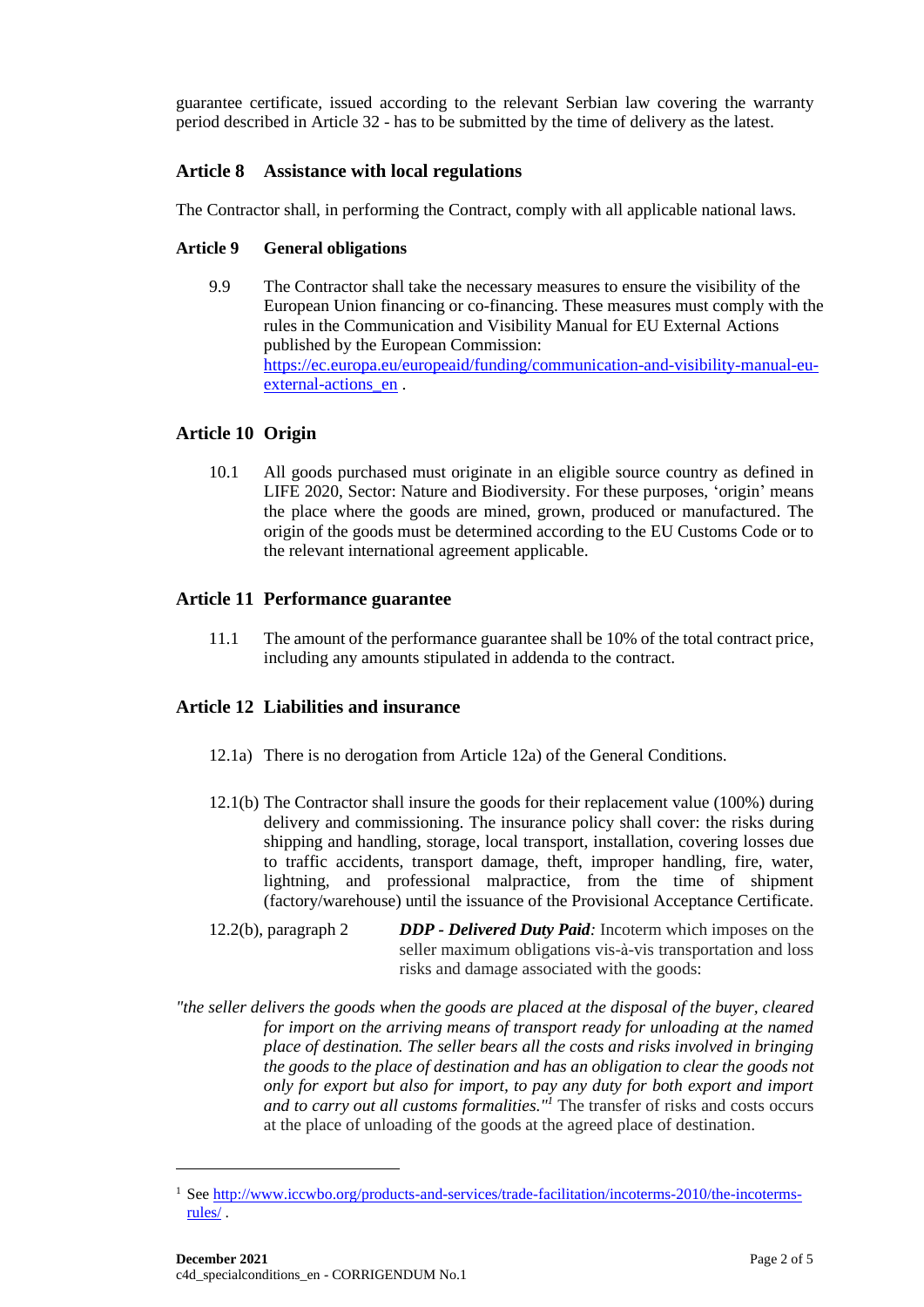## **Article 13 Programme of implementation of tasks**

13.2 Contractor is obligated to deliver equipment at Contracting Authority address. Logistics, broker and transportation costs will have to be performed by **Contractor** 

Installation and testing of equipment will have to be performed by Contractor within 7 calendar days of their receipt of equipment.

## **Article 14 Contractor's drawings**

14.1 The Contracting Authority and the Beneficiary and their representatives or agents are hereby granted a worldwide, royalty-free, perpetual, irrevocable, freely assignable licence for them to use all proposals, specifications, drawings, plans, diagrams, manuals or similar deliverables drawn up and/or provided as part of this Contract. In particular and without limitation they may use the same for future repairs, maintenance, extension and they may publish the same in future tenders.

## **Article 15 Sufficiency of tender prices**

15.1 The prices in the contract are fixed and not subject to any revision.

#### **Article 16 Tax and customs arrangements**

16.1 The European Commission and the Republic of Serbia have agreed in the Framework Agreement signed on 29/11/2007 to fully exonerate the following taxes: customs duties, import duties, taxes or fiscal charges in connection with import, value added tax, documentary stamp or registration duties or fiscal charges having an equivalent effect.

## **Article 17 Patents and licences**

17.1 There is no derogation from Article 17 of the General Conditions.

#### **Article 18 Commencement order**

18.1 The implementation of the tasks shall start on the date of contract signature by both parties.

## **Article 19 Period of implementation of the tasks**

19.1 The period of implementation of the tasks of the contractor shall be 12 months from the commencement date.

#### **Article 24 Quality of supplies**

24.2 No preliminary technical acceptance is required.

#### **Article 25 Inspection and testing**

25.2 The Contractor shall deliver and commission all equipment in order that the supplies are left in place fully operational and ready for use. The cost of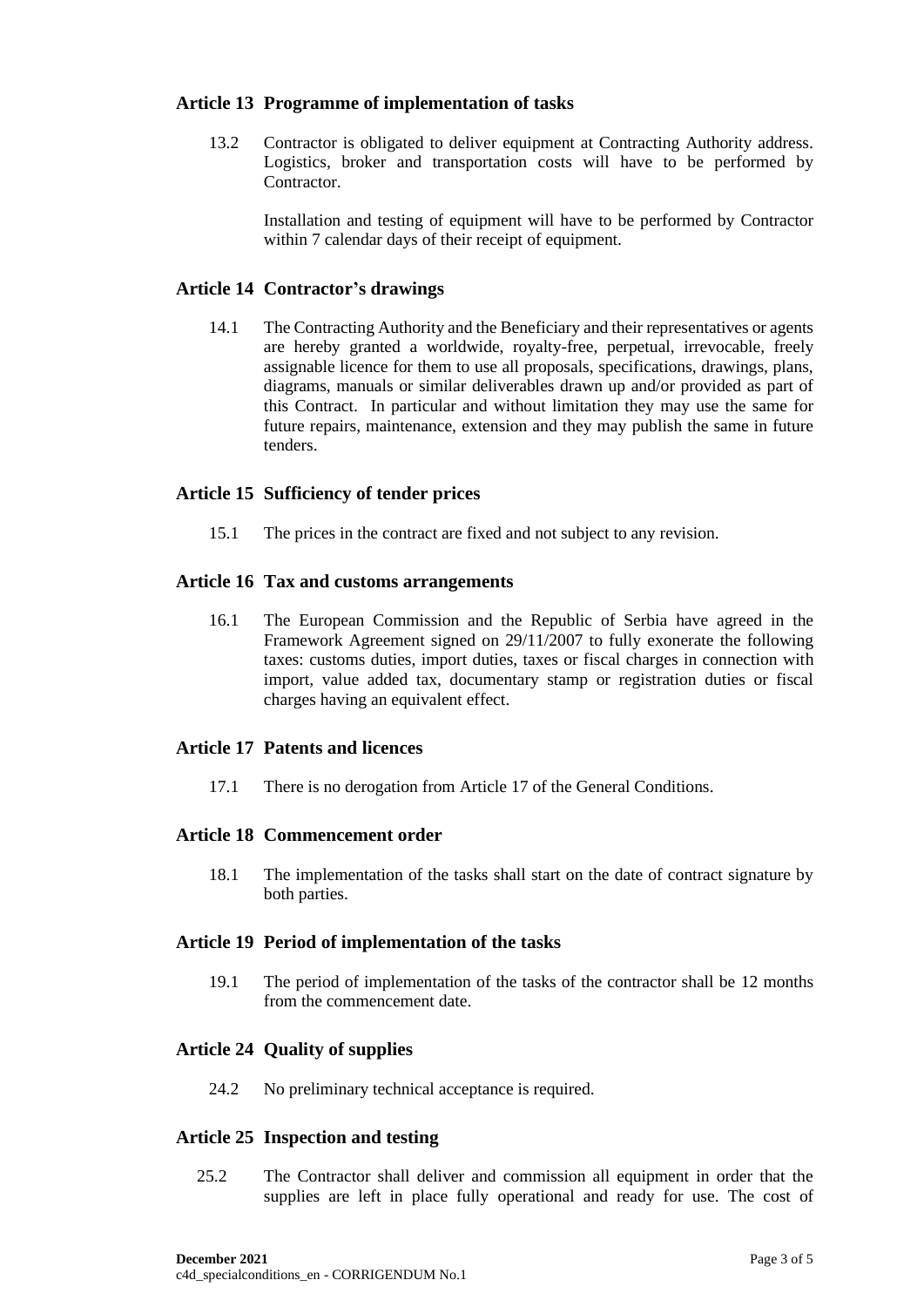consumables used during commissioning and for running time, before provisional acceptance, shall be borne totally by the Contractor.

Inspection and testing prior to the provisional acceptance will take place at the locations where the equipment is delivered, installed and put into service. The inspection and testing of all equipment will be started and completed within a maximum 15 calendar days after delivery, installation and putting into service.

## **Article 26 General principles for payments**

26.1 Payments shall be made in RSD (for Serbian candidates)/EUR (for foreign candidates) in accordance with Articles 20.6 and 29.4 of the General Conditions into the bank account notified by the Contractor to the Contracting Authority. In case the contract is concluded in EURO, and payments are made in RSD, applicable exchange rate must be InforEuro exchange rate for the month of issuing of invoice. The payment will be made in full, following full delivery and provisional acceptance of the supplies by the Contracting Authority and submission of relevant documents.

Payments shall be authorised and made by JP "Vojvodinasume", Preradovićeva 2, 21132 Petrovaradin, Novi Sad, Republic of Serbia, authorised by Contracting Authority legal representative.

- 26.3 By derogation, the final payment to the Contractor of the amounts due shall be made within 90 days after receipt by the Contracting Authority of an invoiceand of the application for the certificate of provisional acceptance.
- 26.5 In order to obtain payments, the Contractor must forward to the authority referred to in paragraph 26.1 above:
	- a) For the 40% pre-financing, the pre-financing guarantee is required.
	- b) For the 60% balance, the invoice(s) in triplicate together with the request for provisional acceptance of the supplies.
- 26.9 Not applicable.

#### **Article 28 Delayed payments**

28.2 By derogation from Article 28.2 of the general conditions, once the deadline laid down in Article 26.3 has expired, the contractor shall, upon demand, be entitled to late-payment interest at the rate and for the period mentioned in the general conditions. The demand must be submitted within two months of receiving late payment.

#### **Article 29 Delivery**

29.3 The Contractor shall bear all risks relating to the goods until provisional acceptance at destination. The supplies shall be packaged so as to prevent their damage or deterioration in transit to their destination.

The packaging shall remain the property of the Contractor subject to environmental considerations.

- 29.5/6/7 Each delivery shall be accompanied by the following documents:
	- a) User Manuals